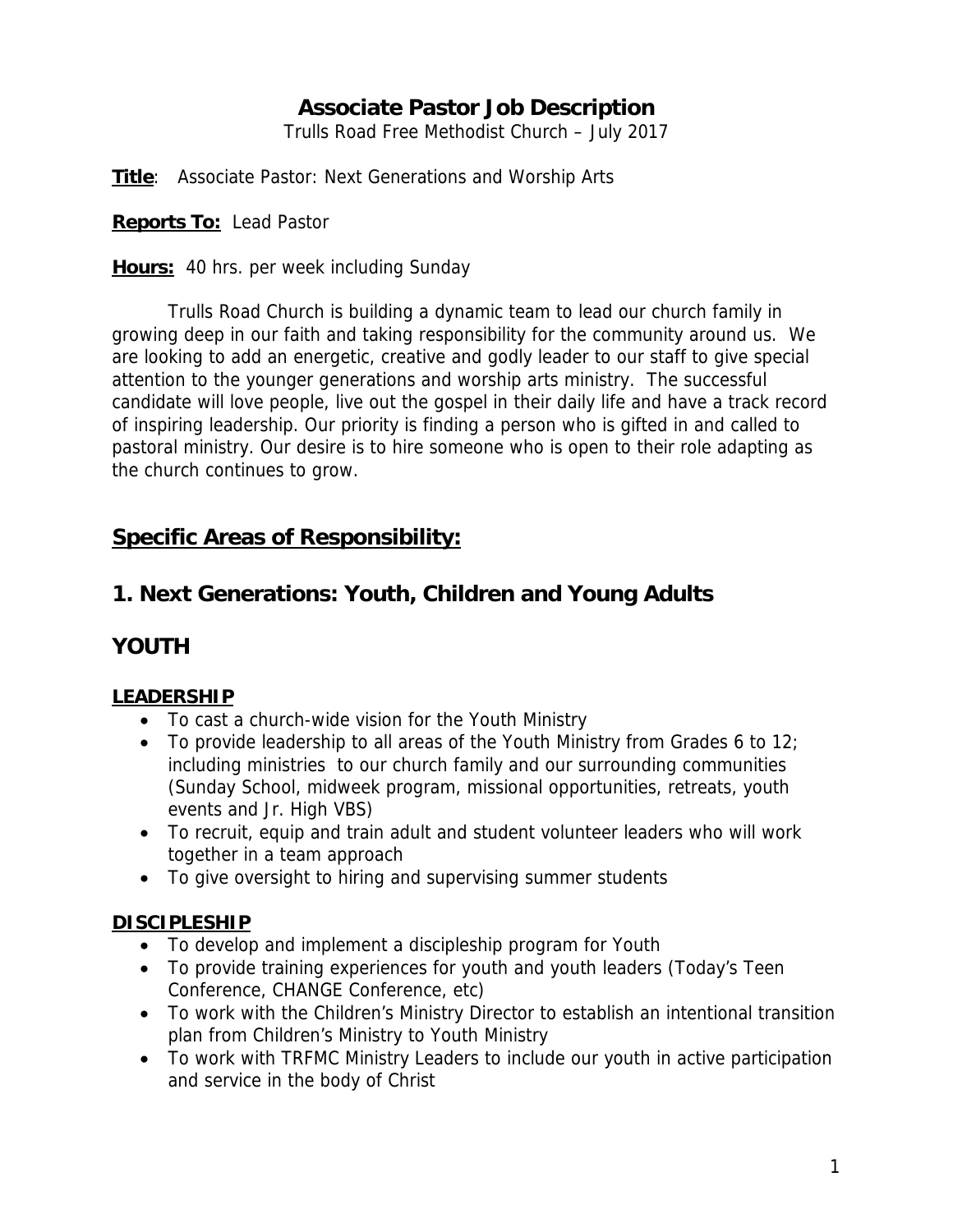#### **COMMUNICATION**

- To effectively communicate a calendar of events, weekly reminders and organizational details with youth, youth leaders, parents, church leadership and the local population by utilizing appropriate social media platforms
- To coordinate with the Director of Children's Ministry around events and programs

### **ADMINISTRATIVE RESPONSIBILITIES**

- To be a member of the Plan to Protect Team and ensure that training and procedures for all youth ministry workers and volunteers occurs
- To propose and administrate the Youth Ministry budget
- To initiate a check-in process using Planning Centre for Sunday School, Midweek programs and events

# **CHILDREN AND YOUNG ADULTS**

### **OVERSIGHT**

- To serve as the Direct Report for our Children and Young Adult Ministry Leaders
- To mentor and encourage the Children and Young Adult Ministry Leaders
- To advise and support the Children's Ministry Team and the Young Adult Ministry Team
- To represent the Children and Young Adult Ministries to TRFMC Leadership
- To help manage feedback regarding Next Generations Ministries

## **2. Worship Arts**

#### **PLANNING**

- To be a member of the Worship Leadership Team and attend the WLT meetings.
- To specifically help plan services weekly which includes the proposed songs, drama, special features, guests etc., in coordination with the Lead Pastor.
- To help plan the worship elements of special and seasonal events

### **SUNDAY MORNING WORSHIP**

- To be involved on the worship team on a consistent basis.
- To ensure weekly practices are held and teams are well prepared to serve by assisting with such aspects as:
	- new song selection and introduction
	- charts and key selection
	- arrangements and transitions